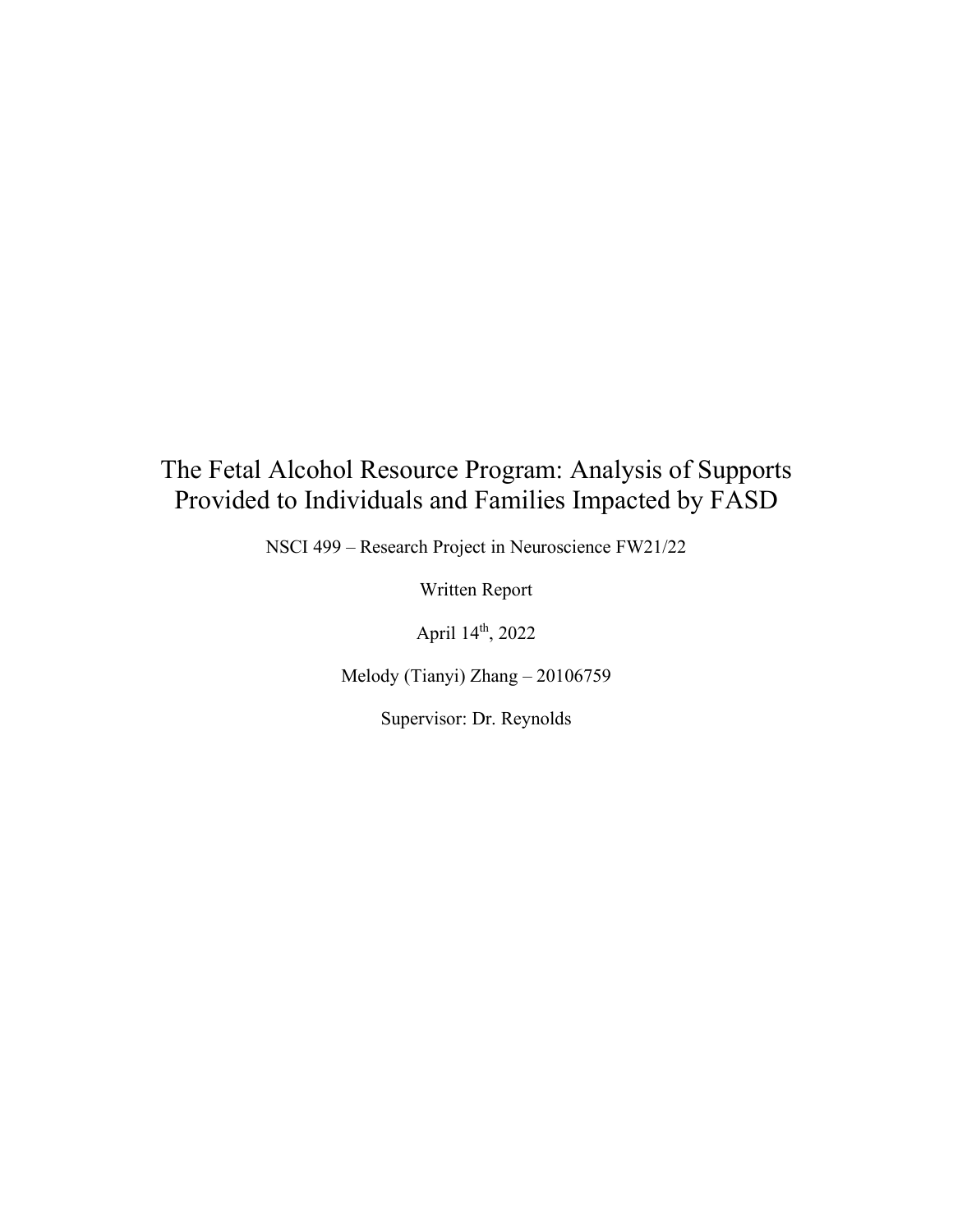# **ABSTRACT**

Fetal Alcohol Spectrum Disorder (FASD) is a diagnostic term used to describe the various impacts on the brain and body of individuals prenatally exposed to alcohol. Being that FASD is an incredibly complex lifelong disability – with individuals requiring a variety of different supports and services throughout their lifetime – there is a need for analysis into the supports provided to individuals and families impacted by FASD. The purpose of this study was to identify the type and frequency of Fetal Alcohol Resource Program (FARP) – a program offered through ABLE2, a non-profit community-based organization serving the Ottawa region which aims to connect individuals and families impacted by FASD with existing services and supports within their community – services requested by clients. Following organization of data from FARP's electronic data capture system into three separate age groups (children 12 and under, youth 13-17 years, and adults 18 and over), the nature of each individual contact over a 2-year period was analyzed and categorized as one of the following: family, crisis, diagnosis, education, mental health, addiction, resources/referrals, and justice. The frequency of contact subjects was then analyzed using Prism. The data indicated that, over all age groups, requests for resources/referrals were most common. Interestingly, while service needs differed between individuals in different age groups, the distribution of categories remained consistent. The findings of this study suggest that, while the general types of supports requested by individuals and families impacted by FASD remained consistent over age groups, there is an ongoing, but evolving, need for support.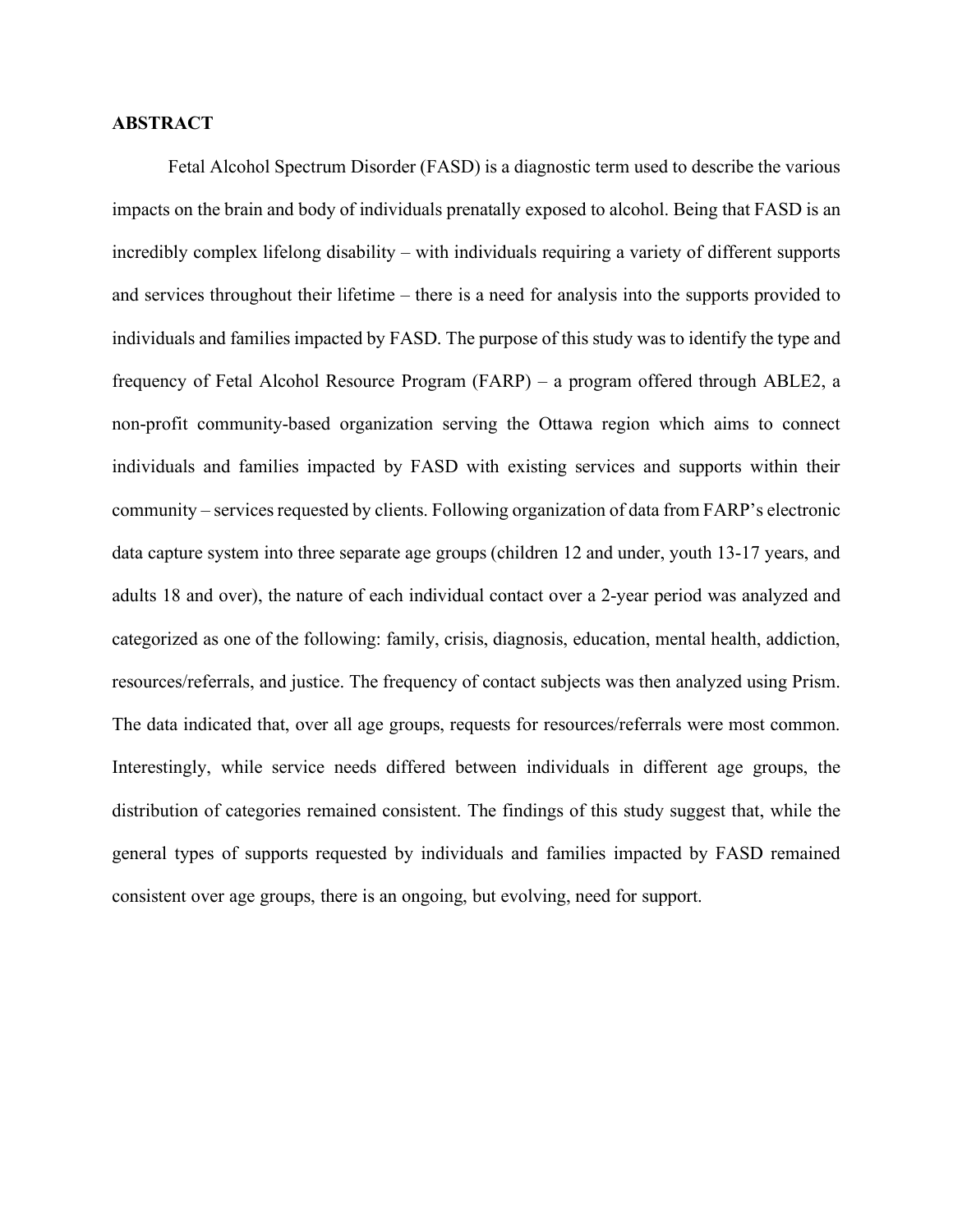# **INTRODUCTION**

Fetal Alcohol Spectrum Disorder (FASD) is a diagnostic term used to describe the various impacts on the brain and body of individuals prenatally exposed to alcohol. FASD is a lifelong disability and individuals often experience challenges in various aspects of their lives, requiring support in different ways. As a spectrum disorder, manifestation of FASD varies between individuals, thus each person affected will have their own challenges and strengths; common challenges include deficits in motor skills, memory, attention, executive function, academic achievement, and neuroanatomical differences<sup>1</sup>.

Despite being one of the most prevalent neurodevelopmental disorders in Canada – with an estimated prevalence of 4% on a national level, translating to more than 1.5 million Canadians<sup>2</sup> individuals impacted by FASD remain under-recognized and under-serviced. FASD, being a lifelong disability, has no known cure; however, evidence shows that early supports can positively impact outcomes for individuals with FASD<sup>3</sup>. Support for individuals impacted by FASD varies greatly depending on the specific challenges faced by the individual, however, common areas of support include intake and adoption, education, mental health, and justice.

Intake and adoption are a commonly requested area of support by those impacted by FASD. Global estimates show that between 60-80% of children with FASD grow up in foster or institutional care settings<sup>4</sup>; at times, children are removed from their initial homes due to parental substance abuse. In Canada specifically, researchers estimate a minimum prevalence of FASD among Canadian children in foster care of 3-11%<sup>5</sup>. The estimated prevalence is conservative, largely because it is thought that most children with a history of prenatal alcohol exposure in foster care do not receive a formal diagnosis. While studies suggest that children with FASD in foster care often have positive outcomes, it is vital that they remain in a stable, long-term foster home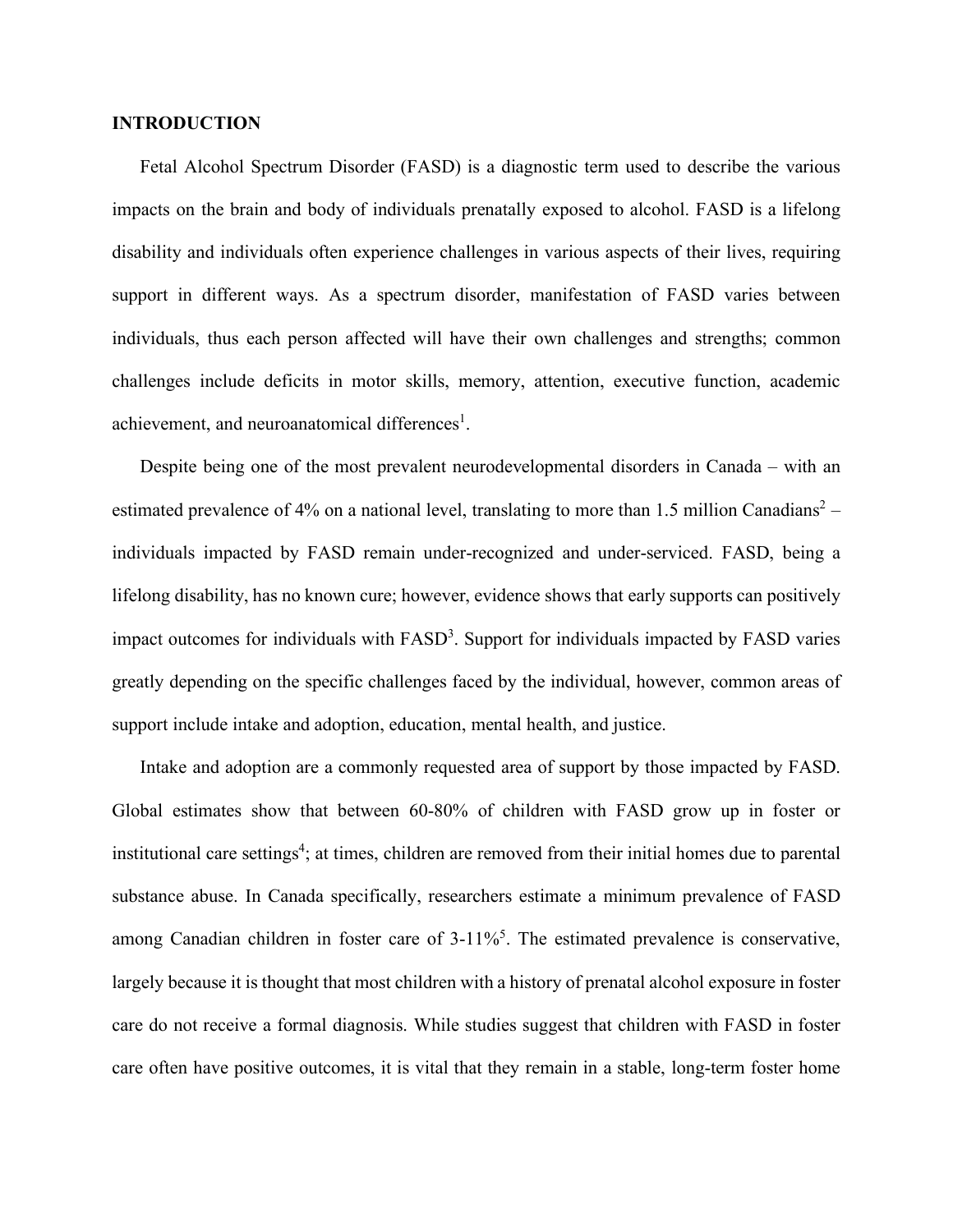and receive the support that they need from their foster family and community; however, due to common behavioural traits exhibited by children with FASD – such as impulsivity and aggression – long-term placements are often difficult to achieve, and it may be difficult for the children to form strong relationships with their foster family and community. As a result, support regarding foster homes is frequently requested by families impacted by FASD.

Educational supports are commonly requested by individuals impacted by FASD; this can particularly be attributed to the fact that many children require special education supports, as individuals with FASD may experience challenges with academic achievement in the traditional classroom setting<sup>6</sup>. As children with FASD experience a wide variety of challenges, which translate to their academic experience in various ways, it is essential that educators of young children are aware of the ways to best support children with such needs.

Mental health supports and services are perhaps the most requested by individuals impacted by FASD, studies show that up to 90% of individuals diagnosed with FASD are also diagnosed with psychiatric comorbidities, and require mental health services throughout their lifetime<sup>7</sup>. Furthermore, the common behavioural manifestations of FASD, in conjunction with the frequency of psychiatric comorbidities, tendency for unstable households, and lack of community support due to stigma and lack of FASD awareness, often contribute to individuals with FASD being at higher risk for substance abuse and suicide in comparison to the general population<sup>8</sup>. Studies show that early access to supports and services can substantially improve the likelihood of good outcomes for children with FASD, which is particularly true for mental health services<sup>9</sup>.

Due to many of the above-mentioned behavioural manifestations of FASD, it has been found that individuals with FASD are at higher risk than the general population to encounter troubles with the law. In addition to the aforementioned behavioural manifestations of impulsivity and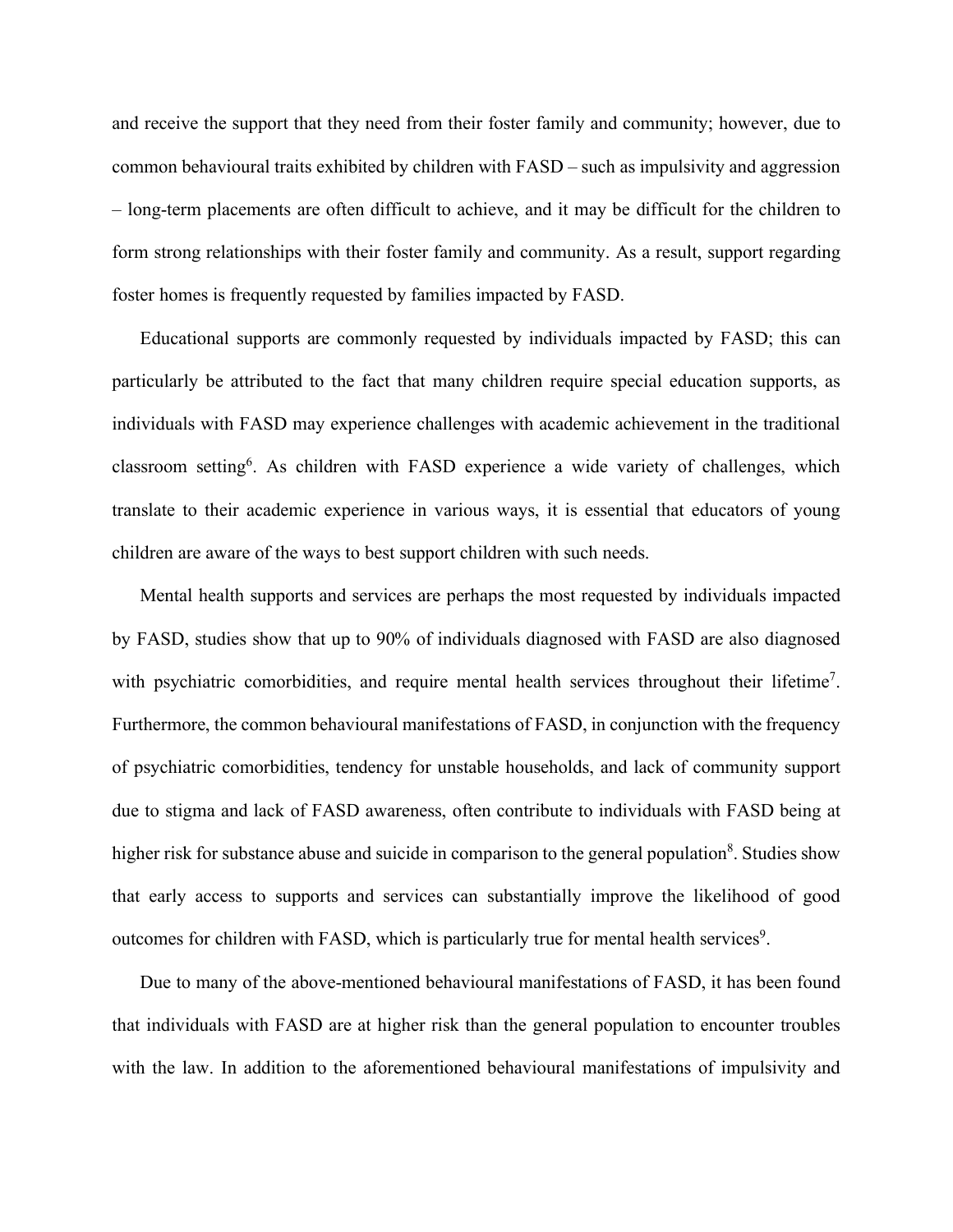aggression, children with FASD also exhibit increased vulnerability to negative influences due to the often-unstable environments of foster homes, as well as the social isolation they often experience in schools and communities<sup>3</sup>. For example, a study based in Manitoba, Canada, reported that, in a medium-security federal penitentiary, a minimum of 10% of offenders had been diagnosed with  $FASD<sup>10</sup>$ . However, it is important to note that most crimes committed by youths impacted by FASD are impulsive and unplanned in nature, such as theft and shoplifting. Having access to proper supports can drastically improve the outcomes of children living with FASD, particularly within the legal system, emphasizing its importance.

There exist organizations that provide support for individuals and families impacted by FASD; one such non-profit community-based organization serving the Ottawa region, which aims to support people of all ages across the disability spectrum, is 'Ability Benevolence Liberty Empowered' (ABLE2). ABLE2's Fetal Alcohol Resource Program (FARP) is a program that aims to provide support to individuals and families impacted by FASD by connecting them with existing services and supports within their community and has been in operation since 2015. The goal of this study was to identify the type and frequency of FARP services requested by individuals and families impacted by FASD. The objectives of this project are to: a.) identify the type and frequency of FARP services requested by individuals and families impacted by FASD, and b.) use this information to formulate recommendations to FARP on the optimal allocation of resources to address the mental health and service needs of individuals and families impacted by FASD. Specifically, this study aims to: a.) determine the average number and range of contacts to FARP by individuals and families, b.) determine the frequency distribution of the specific reasons/requests for support by individuals and families contacting FARP, and c.) determine the distribution by age of the individual with FASD (child/youth/adult) contacting FARP and whether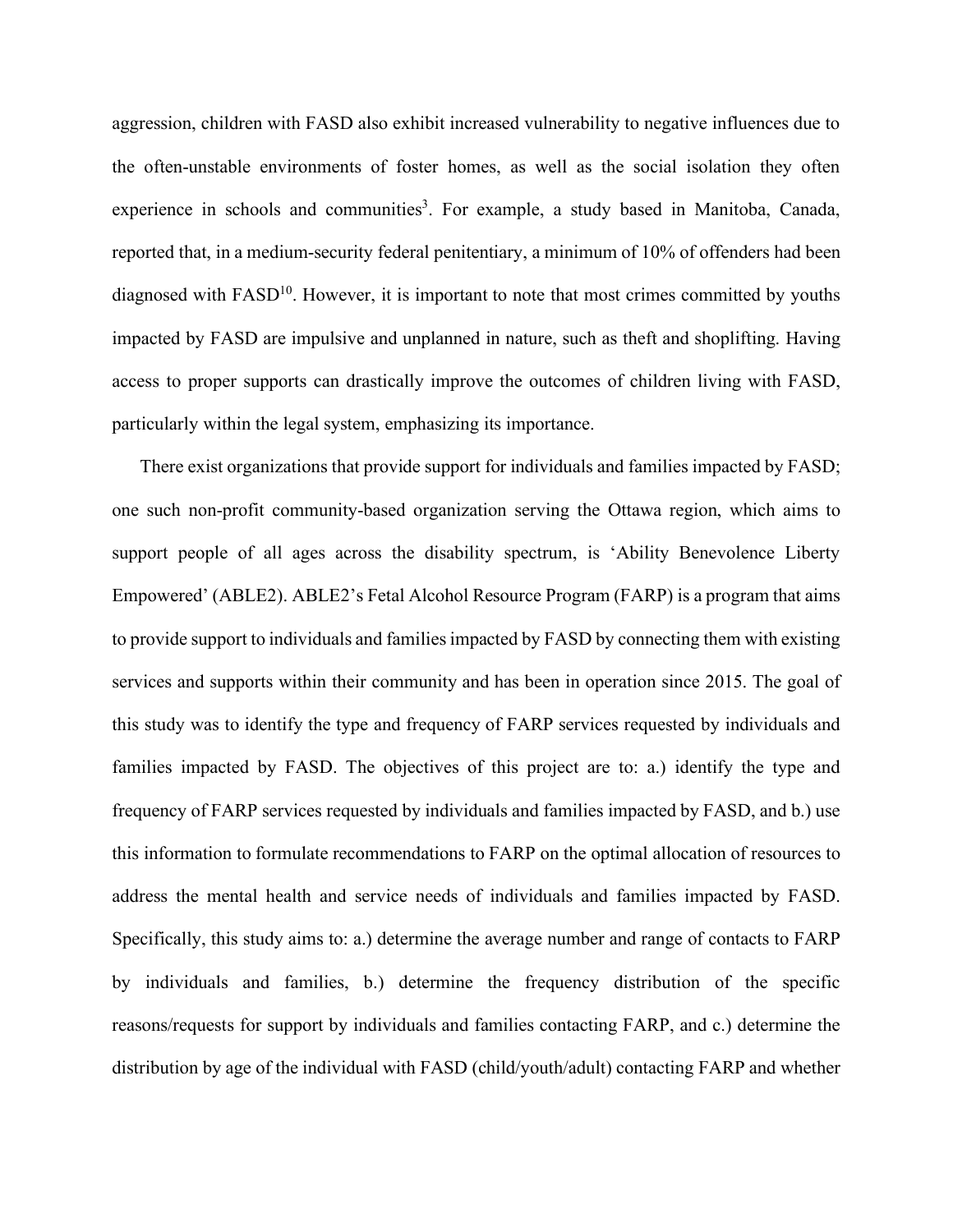the specific reasons/requests for support are associated with these age groups. It was hypothesized that (i) requests for mental health support by individuals and families impacted by FASD will be most frequent, and (ii) the service needs of individuals and families contacting FARP are influenced by the age of the individual with FASD; specifically, families of children most frequently request social support, youth most frequently request educational support, and adults most frequently request financial or career support.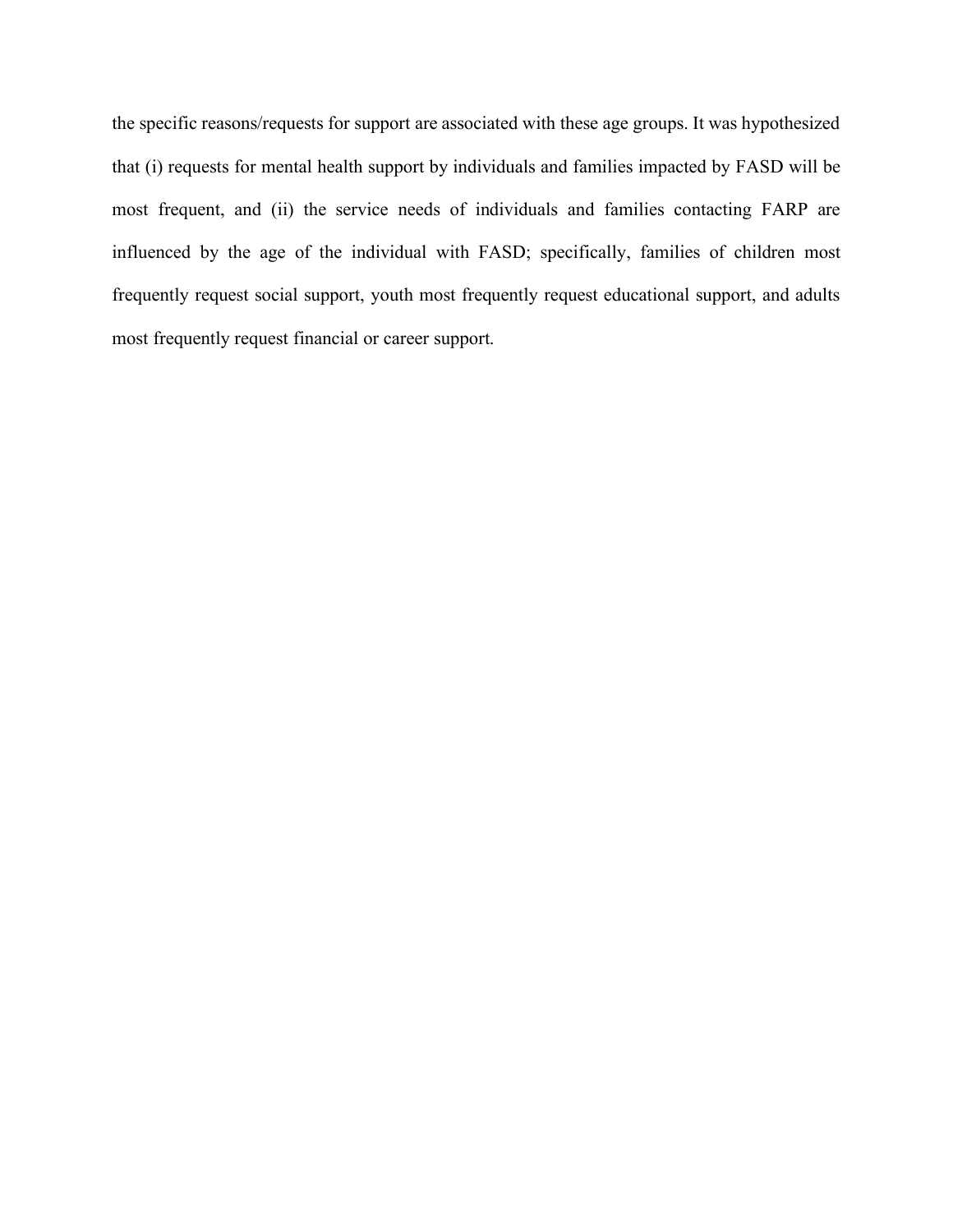## **METHODS**

This study was conducted as part of a larger research program that is assessing the longterm impact of FARP and implementation of community-based support services for individuals with FASD and their families. The research program, funded by the Kids Brain Health Network, was approved by the Queen's University Health Sciences Research Ethics Board. In this study, data collected by ABLE2 on every individual contact (3211 contacts) to FARP over a 2-year period was organized and collated; statistical comparisons were performed to determine the type and frequency of service requests across the three identified age groups: children (12 and under), youth (12-17), and adults (over 18). As previously mentioned, FARP is a program offered by ABLE2 which aims to provide support for families impacted by FASD by connecting them with existing services within their community. While FARP offers a wide variety of supports, their five broad areas of support that are most requested by individuals and families are: intake and adoption, education, mental health, justice, as well as finance and career support. These specific areas of support, being most requested, are in line with the common challenges faced by individuals impacted by FASD as mentioned above.

Prior to examining the data collected by ABLE2, it is important to understand what role FARP plays and how they support families impacted by FASD. When an individual or a family needs support, they simply contact FARP and are put in contact with a specialist who can connect them with existing supports and services within their community. Because individuals with FASD experience a variety of challenges, which may also change over time, each contact between the individual and/or family with FARP may be for a different reason; as a result, the focus of this study was to analyze each individual contact. As mentioned previously, while there is no 'cure'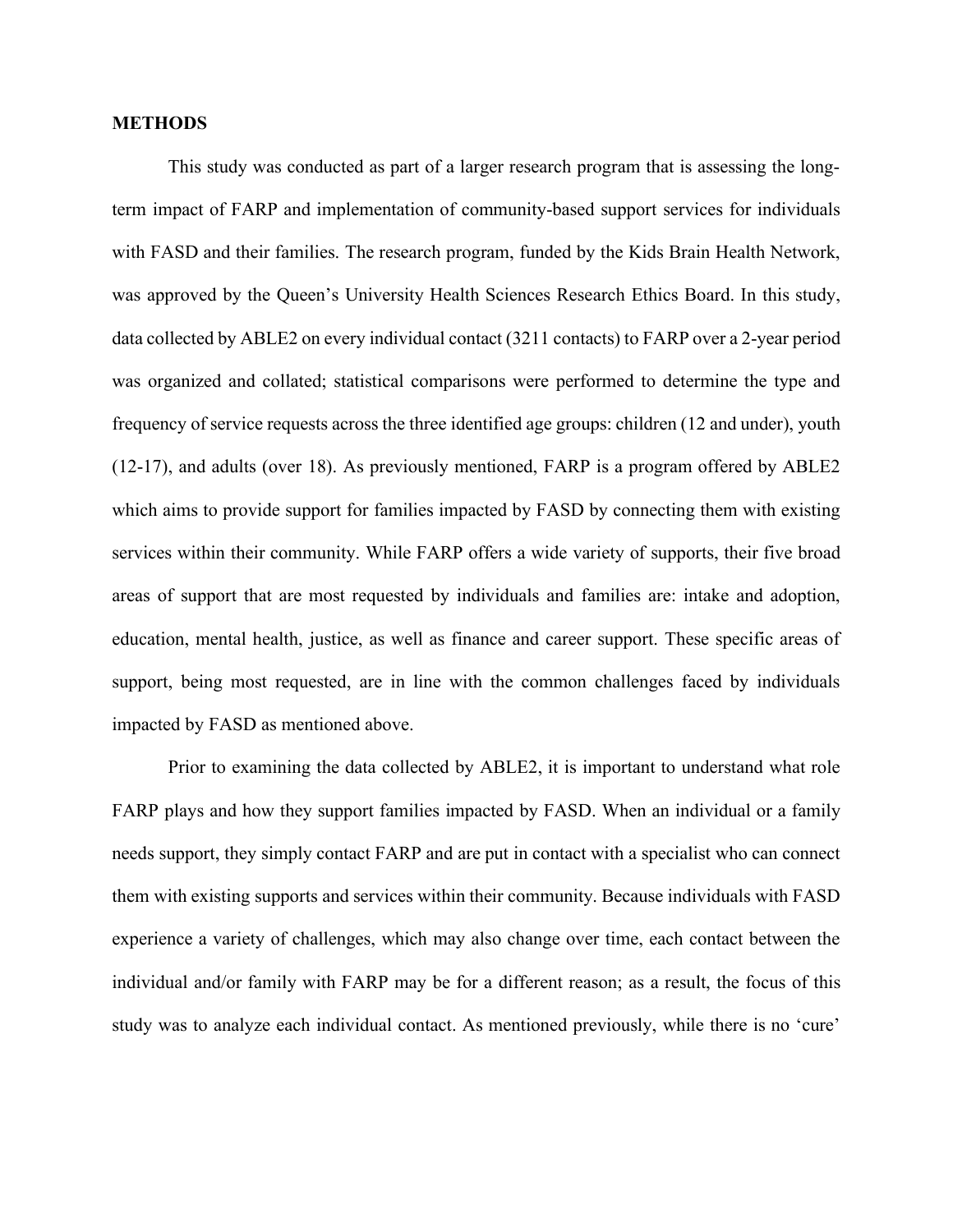for FASD, early support has been shown to improve the likelihood for positive life outcomes of those with FASD.

The data supplied by ABLE2 on individual contacts provided the following information for each contact made: client number, first and last name of the individual, individual's age, language, consultant, city, start date of file, subject of contact, and a description of the contact. This information was used strictly for the purpose of statistical analyses and group comparisons, and no personal identifying information appears in this report. Working with FARP, the areas of supports and services provided by FARP were distilled down to eight for the purposes of this study: family, crisis, diagnosis, education, mental health, addiction, resources/referrals, and justice. First, under the subject of 'family' are all contacts made having to do with supporting the caregiver. Supports provided under 'family' may involve meeting with the entire family to suggest routine modifications or the development of goals to improve the likelihood of positive outcomes for families impacted by FASD. Second, contacts are categorized under the subject of 'crisis' if they are made in request for support during an urgent situation or were in dealing in crisis planning. Third, under the category of 'diagnosis' are contacts made requesting supports for receiving or processing of a FASD diagnosis. The process of receiving a FASD diagnosis can be incredibly difficult due to the complexity of the disability. Fourth, contacts are categorized under the subject of 'education' if they pertain to the individual's education, such as if the contact revolves around the development of special education programs in school, or the navigation of school services. Fifth, under the subject of 'mental health' are the contacts involving connecting individuals with mental health resources and services in their area. As mentioned, individuals impacted by FASD often have additional challenges specific to mental health; for example, FARP sees many cases having to do with individuals who struggle with anxiety, depression, and suicidal thought. As a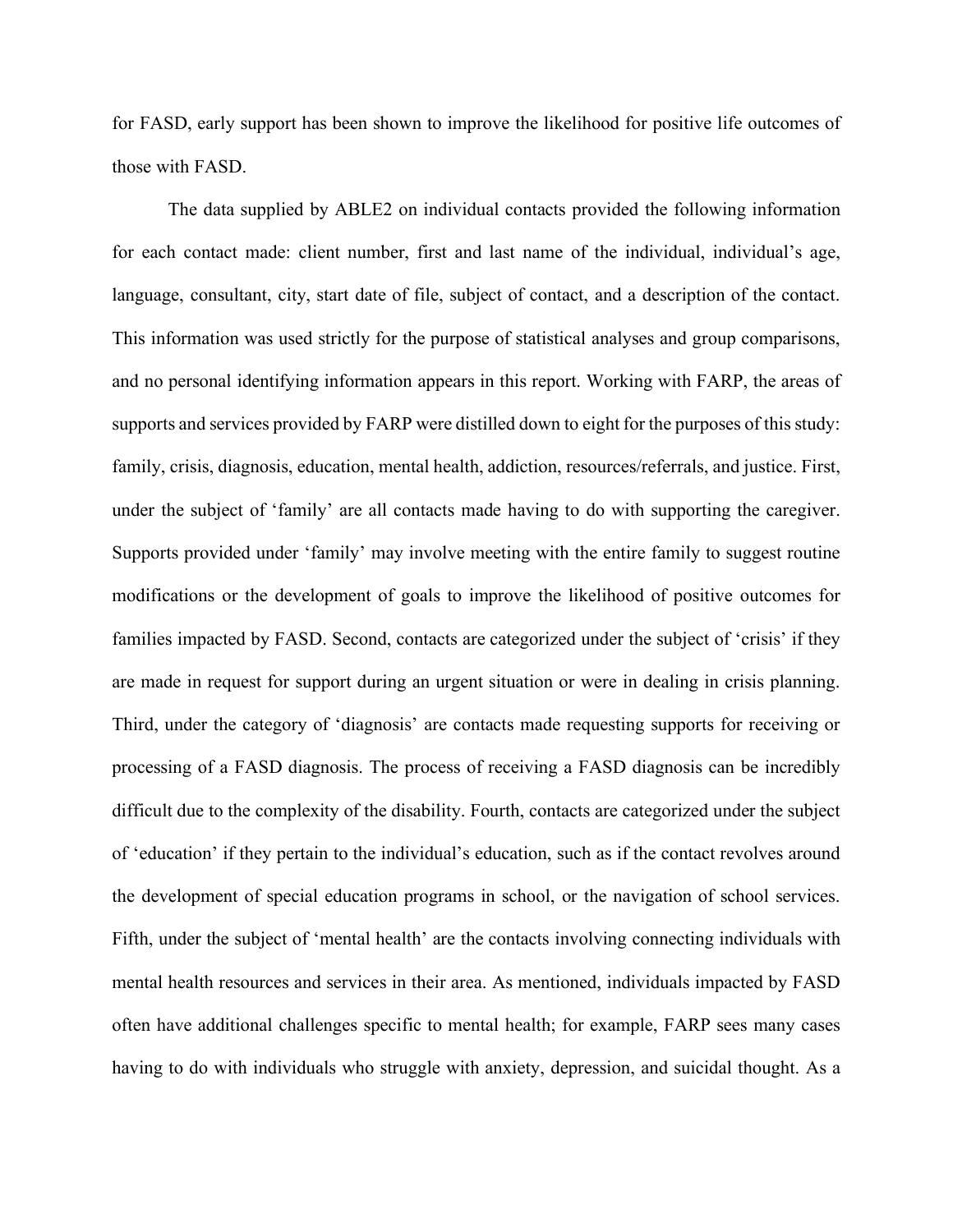result, it is crucial that services such as FARP can connect individuals living with FASD with appropriate mental health services. Six, contacts were categorized under 'addiction' if they pertained to an individual's struggles with substance use and addiction. Seven, any contacts made requesting for unspecific resources and referrals were categorized under 'resources/referrals', including but not limited to requests for other ABLE2 services, such as involvement in their mentorship programs or youth groups. Finally, under the subject of 'justice' are the contacts involving the legal system. The role of FARP in complex cases that may involve the law are often to inform of the feasibility of certain conditions, prevention work, or work with local juvenile detention centers to foster a successful environment.

As the information was provided in the form of an Excel spreadsheet, Excel was used as the initial tool to gain a general understanding of the data. After an initial analysis was performed, and the information was organized, the data was exported to Prism for more sophisticated analyses than are possible in Excel. The specific methods for each research objective were as follows:

#### *a.) Determine average number/range of contacts to FARP*

To determine the average number of contacts to FARP, the information was organized by last name and the number of appearances of each last name is counted as one contact. An average was taken, as well as a range, to determine how many times families contact FARP over a two-year period. Additionally, the number of contacts each individual make was determined, and the average was taken, as well as the range.

#### *b.) Determine frequency distribution of reasons/requests*

To determine the frequency distribution of reasons/requests of each contact, the information was organized by 'subject' of contact. The number of contacts under each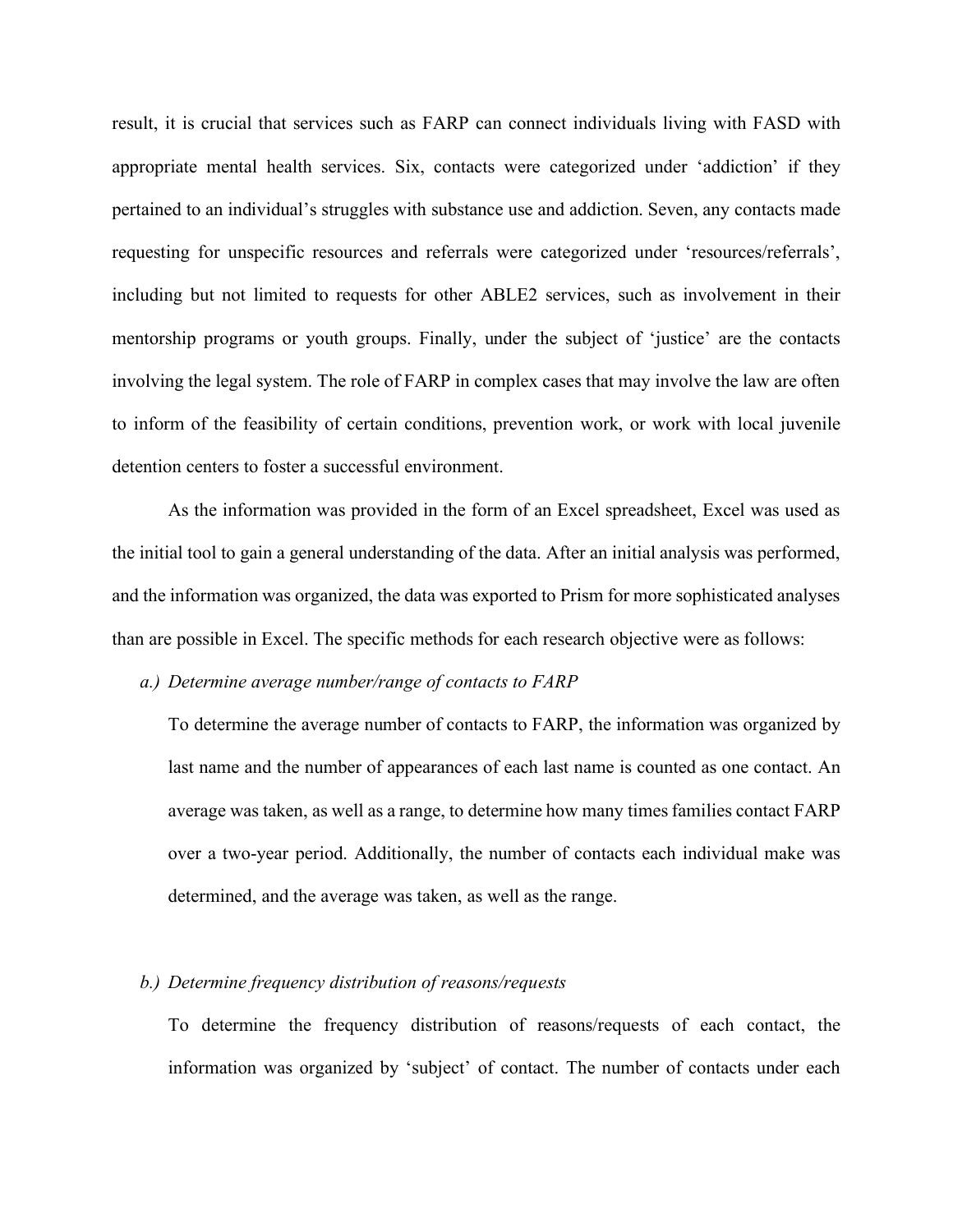subject were noted, and the frequency of each subject was compared using One-way Analysis of Variance.

# *c.) Determine distribution by age of individuals contacting FARP*

To determine the distribution by age of individuals contacting FARP, the information was organized to detail age and individual name. The list was distilled down to contain only each individual once, and the age of the individual was noted. This refined list was then used to determine the frequency distribution by age of the subject of contact by individuals that accessed FARP services. Specifically, the following age groups were examined: children (aged 12 and under), youth (12-17), and adults (over 18). These data were analyzed using Two-way Analysis of Variance with age as the between group variable and the contact 'subject' as the within group factor.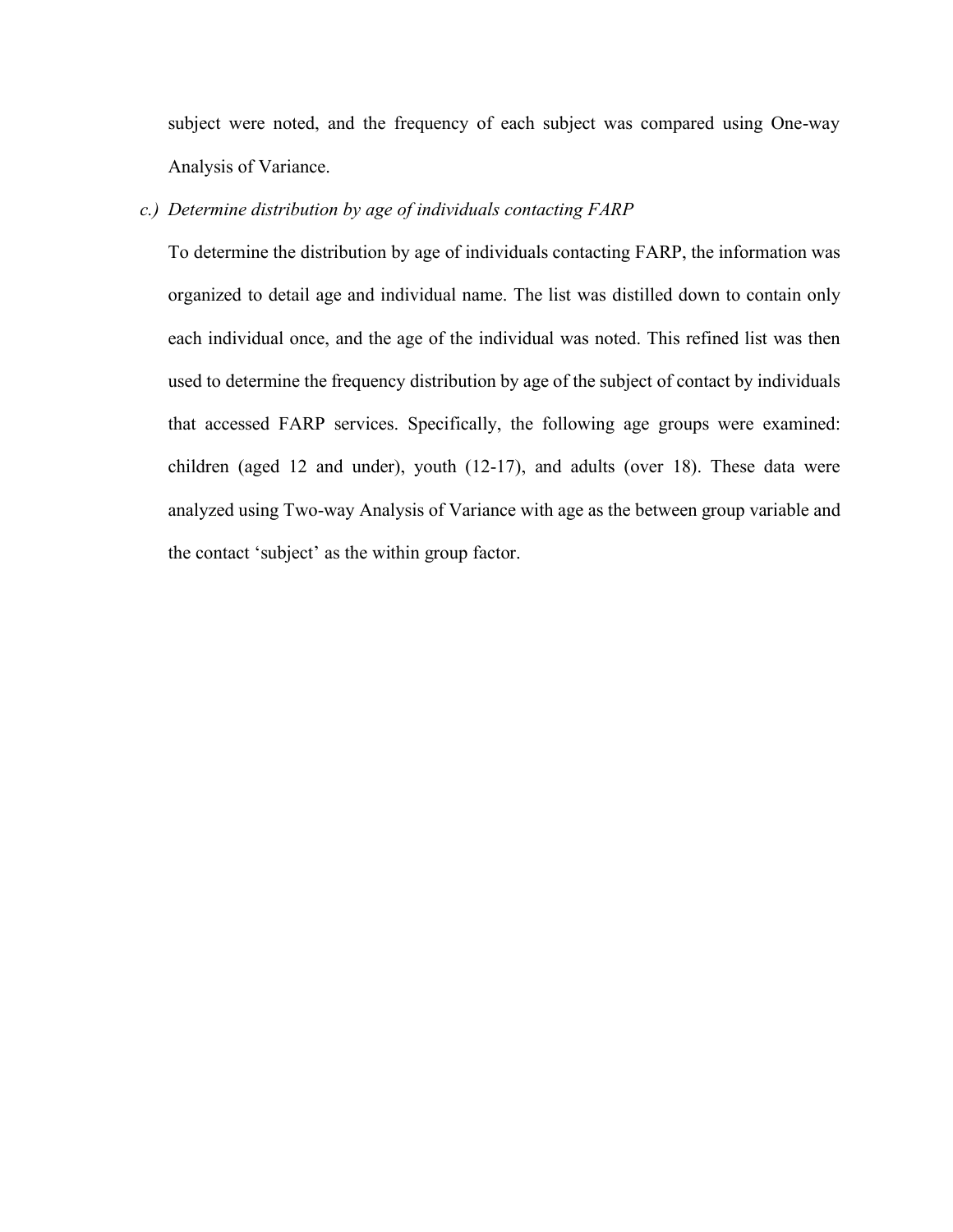# **RESULTS**

# *Determine type and frequency of reasons for contacting FARP*

To determine the type and frequency of the specific reasons for support requests made by individuals and families impacted by FASD, the data collected by FARP over a 2-year period was organized and collated into three groups, based on the age of the individual with FASD: children  $(\leq 12 \text{ years})$ , youth (13-17 years), and adults ( $\geq 18$  years). Following this initial organization, a classification scheme was then created: (i) Family; (ii) Crisis; (iii) Diagnosis; (iv) Education; (v) Mental Health; (vi) Addiction; (vii) Resources/Referrals; and (viii) Justice. The results of classifying each contact based on the curated classification scheme is shown in Table 1, detailing the mean age of individuals within each age range, the mean number of contacts, as well as the distribution of contacts separated by category.

|                          | Children                  | Youth                   | Adults            |
|--------------------------|---------------------------|-------------------------|-------------------|
|                          | $(\leq 12 \text{ years})$ | $(13-17 \text{ years})$ | $(\geq 18$ years) |
|                          | $n = 69$                  | $n = 31$                | $n = 26$          |
| Mean Age $\pm SD$        | $8.0 \pm 2.9$             | $15.2 \pm 1.4$          | $21.6 \pm 5.3$    |
| (Range)                  | $(1-12)$                  | $(13-17)$               | $(18-38)$         |
| <b>Total Contacts</b>    | 1189                      | 983                     | 714               |
| <b>Mean Contacts +SD</b> | $17.2 \pm 25.7$           | $31.7 \pm 46.1$         | $27.5 \pm 26.1$   |
| (Range)                  | $(1-133)$                 | $(1-203)$               | $(1-99)$          |
| Number of Contacts       |                           |                         |                   |
| $(\%)$                   |                           |                         |                   |
| Family                   | 207 (20.18%)              | 176 (18.35%)            | 101 $(15.81\%)$   |
| <b>Crisis</b>            | 65 $(6.34\%)$             | 115 (11.99%)            | 84 (13.15%)       |
| <b>Diagnosis</b>         | 73 (7.12%)                | $15(1.56\%)$            | $12(1.88\%)$      |
| <b>Education</b>         | 224 (21.83%)              | 146 (15.22%)            | 86 (13.46%)       |
| <b>Mental Health</b>     | 88 (8.58%)                | 155 (16.16%)            | 87 (13.62%)       |
| <b>Addiction</b>         | $0(0\%)$                  | $0(0\%)$                | $12(1.88\%)$      |
| <b>Resources</b>         | 363 (35.38%)              | 346 (36.08%)            | 220 (34.43%)      |
| <b>Justice</b>           | 6(0.58%)                  | $6(0.63\%)$             | 37 (5.79%)        |

# **Table 1. Breakdown of FARP data on a basis of age and category of reason for contact.**

Due to the high variance in number of contacts made by individuals and families impacted by FASD, further demonstrated by the high standard of deviation in mean contacts (Table 1), a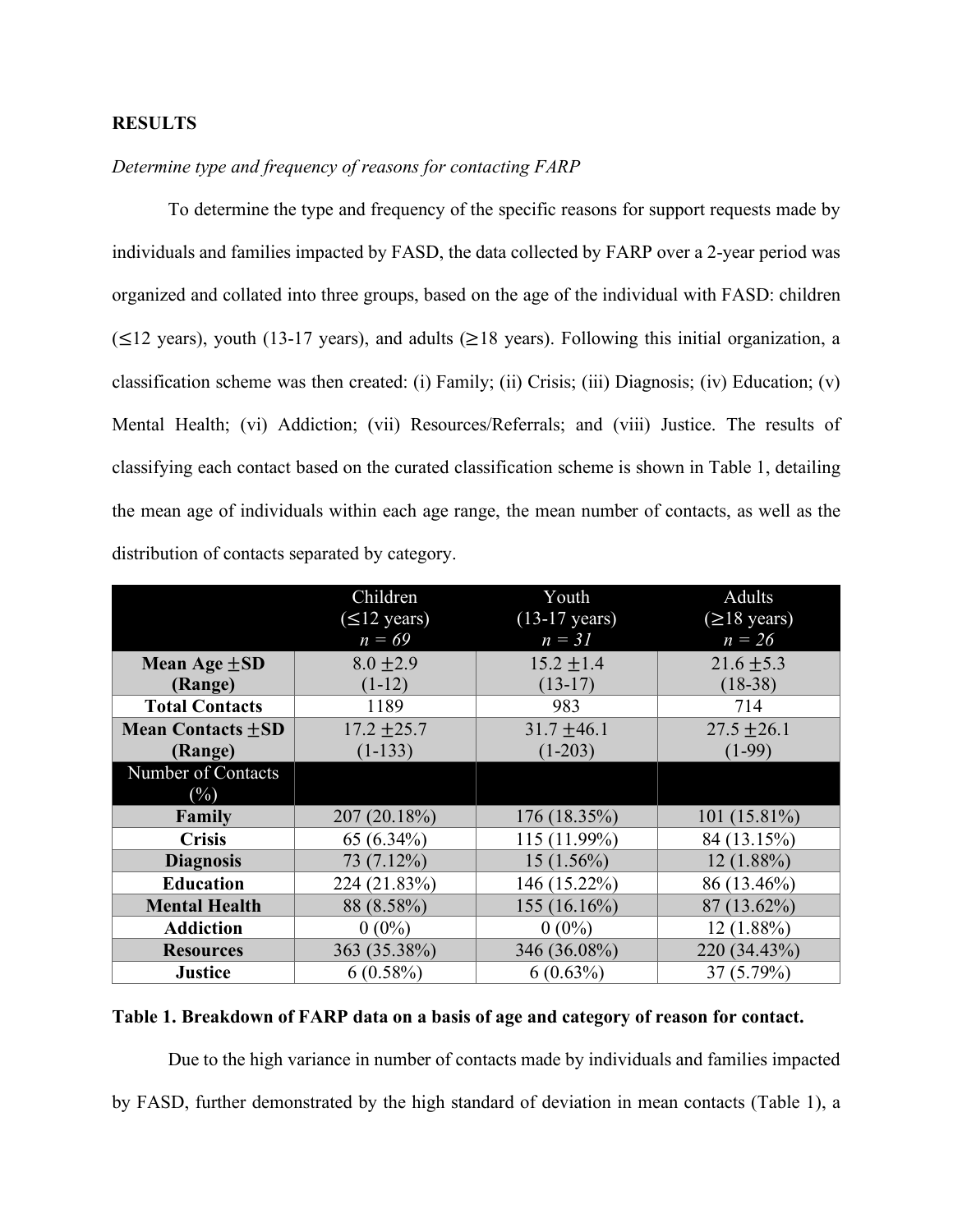violin plot was created to aid in the visualization of the distribution of contacts (Figure 1). From Figure 1, it can be seen that, although ranges of contacts were high within age groups, most individuals contacted FARP only a handful of times, with mean contacts being 10.84, 16.70, and 24.60 in age groups of children, youth, and adults respectively, after removing outliers (Table 2). Overall, there was no statistical difference in the number of contacts made by individuals between different age groups  $(P = 0.084)$ .



**Contacts by Age Group** 

**Figure 1. Violin plot displaying distribution of number of contacts as a function of age group.**  The distribution of number of contacts based on age range was displayed using a violin plot. Each age group is represented, children ( $\leq$ 12 years), youth (13-17 years), and adults ( $\geq$ 18 years). Data were analyzed via one-way ANOVA; no statistically significant differences between the age groups in number of contacts were observed (*P*>0.05).

|                        | Children<br>$(\leq 12 \text{ years})$<br>$n = 69$ | Youth<br>$(13-17 \text{ years})$<br>$n = 31$ | <b>Adults</b><br>$(\geq 18$ years)<br>$n = 26$ |
|------------------------|---------------------------------------------------|----------------------------------------------|------------------------------------------------|
| <b>Total Contacts</b>  | 1189                                              | 983                                          | 714                                            |
| Mean Contacts $\pm SD$ | $10.84 + 9.34$                                    | $16.70 + 15.04$                              | $24.60 + 22.06$                                |
| (Range)                | $(1-36)$                                          | $(1-52)$                                     | $(1-83)$                                       |

**Table 2. Mean number of contacts after removing outliers.** Using the ROUT method  $(Q = 1\%)$ , outliers were removed from each group. The following number of outliers were removed from the children, youth, and adults groups respectfully: 5, 4, and 1.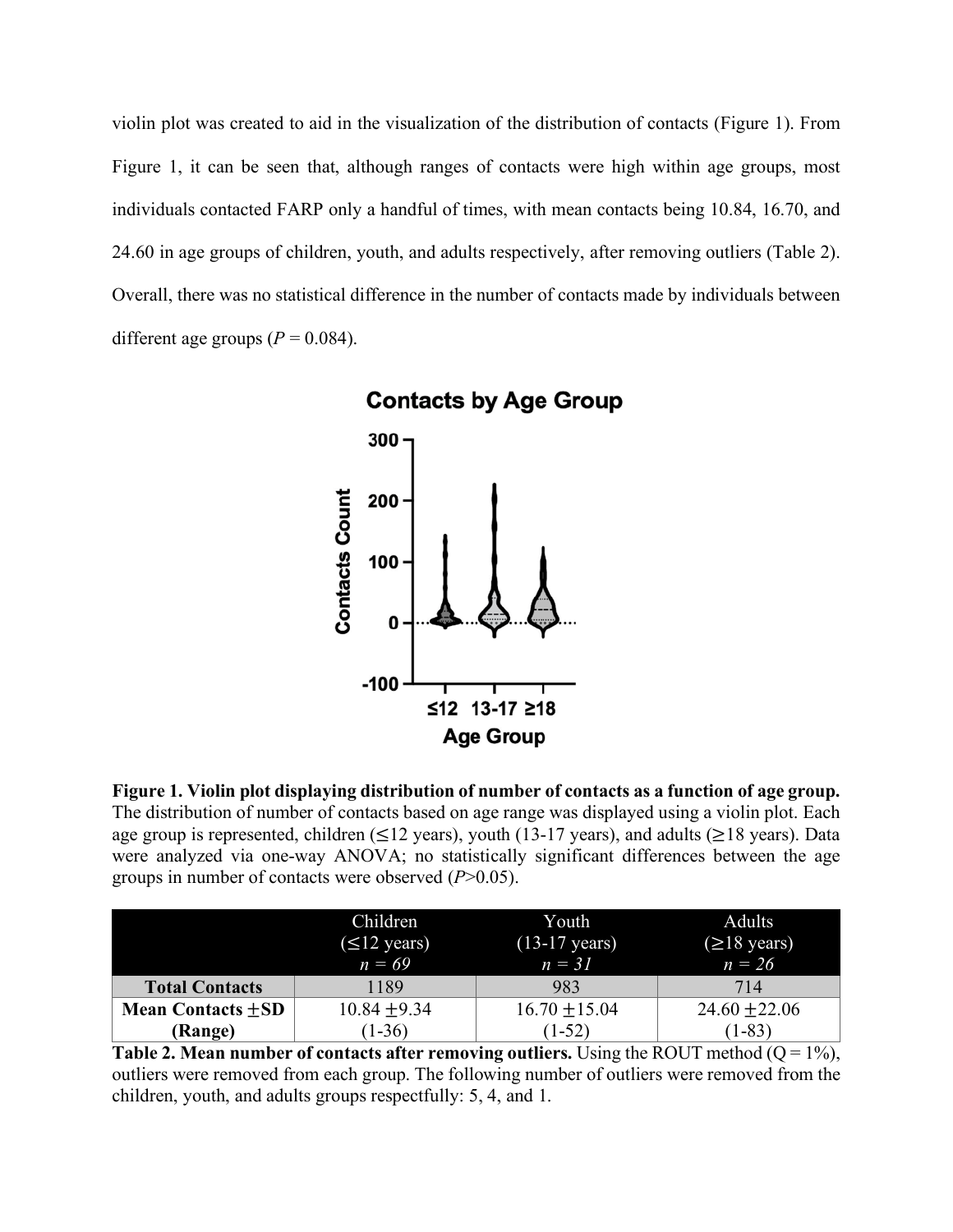*Compare the average number of contacts and reasons for contact based on age group*

To compare the average number of contacts and the specific reasons for support requests made by individuals and families impacted by FASD to FARP, as a function of the individual with FASD's age, pie charts were generated using the data displayed in Table 1 (Figure 2).



**Figure 2**. **Collection of pie charts displaying the percentage distributions of reasons for contact, separated by age**. The following colours were used to represent each category: Family (blue), Crisis (cyan), Diagnosis (green), Education (yellow), Mental Health (orange), Addiction (purple), Resources/Referrals (red), and Justice (pink). The number of individuals included in each group was displayed below each pie chart. Each pie chart represents the distribution of contact reason based on age group, children ( $\leq$ 12 years), youth (13-17 years), and adults ( $\geq$ 18 years). Data were analyzed via one-way ANOVA; no statistically significant differences between the percentage distribution between age groups were observed (*P*>0.05).

The order in most to least utilized service category for each age group can be seen in both Table 1 and Figure 2. For children  $(\leq 12 \text{ years})$ , the most to least requested service categories were Resources/Referrals, Education, Family, Mental Health, Diagnosis, Crisis, Justice, and Addiction. For youth (13-17 years), the most to least requested service categories were Resources/Referrals, Family, Mental Health, Education, Crisis, Diagnosis, Justice, and Addiction. Finally, for adults  $(\geq)$ 18 years), the most to least requested service categories were Resources/Referrals, Family, Mental Health, Education, Crisis, Justice, Diagnosis, and Addiction. Note that Addiction support services were not requested by individuals in age groups of children ( $\leq 12$  years) and youth (13-17 years), while there were equal numbers of service requests for Diagnosis and Addictions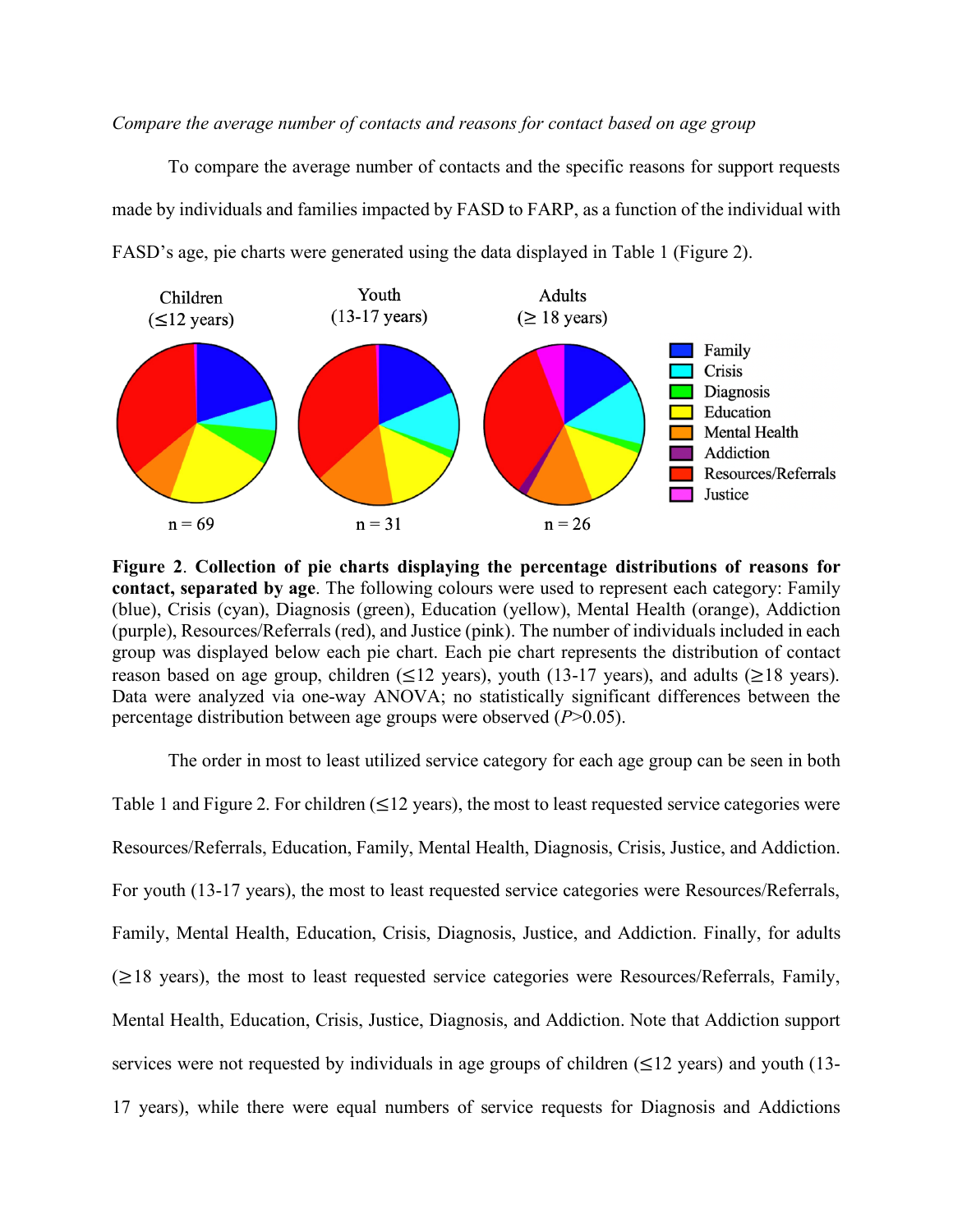services by individuals in the adults ( $\geq$ 18 years) group. Overall, there was no statistical difference in the percentage distribution of reasons for contacts between age groups ( $P = > 0.999$ ).

#### **DISCUSSION**

FASD is an incredibly complex lifelong disability, with individuals requiring varying types of supports throughout their lives. Based on this, the focus of this study surrounded two fundamental questions: what type of FARP service requests are being made by individuals and families impacted by FASD and do these service needs change over an individual's lifetime? To answer these questions, individuals were assigned to one of three age categories, and the nature of each contact was distilled down to one of eight topical categories: family, crisis, diagnosis, education, mental health, addiction, resources/referrals, and justice. It was hypothesized that, although service needs of individuals and families contacting FARP would be influenced by the age of the individual with FASD, mental health support would be the most frequently requested. While it was seen that service needs did differ between individuals in different age groups, although the categories remained rather constant, mental health support services were not the most requested.

# *Mental health services were not the most requested in each age group*

In all three age groups, the most requested services were for resources and referrals, followed by educational service supports in the '12 and under' age group, and family supports for the '13-17' and '18 and over' age groups. Resources and referrals being the most widely requested amongst all three age groups is not necessarily the most surprisingly, given that FARP's goal is primarily to connect individuals with existing services and supports within their area. It would be interesting to further breakdown the specific types of resource/referral requests being made. A few examples of resource and referral requests made in each age group are as follows. For children 12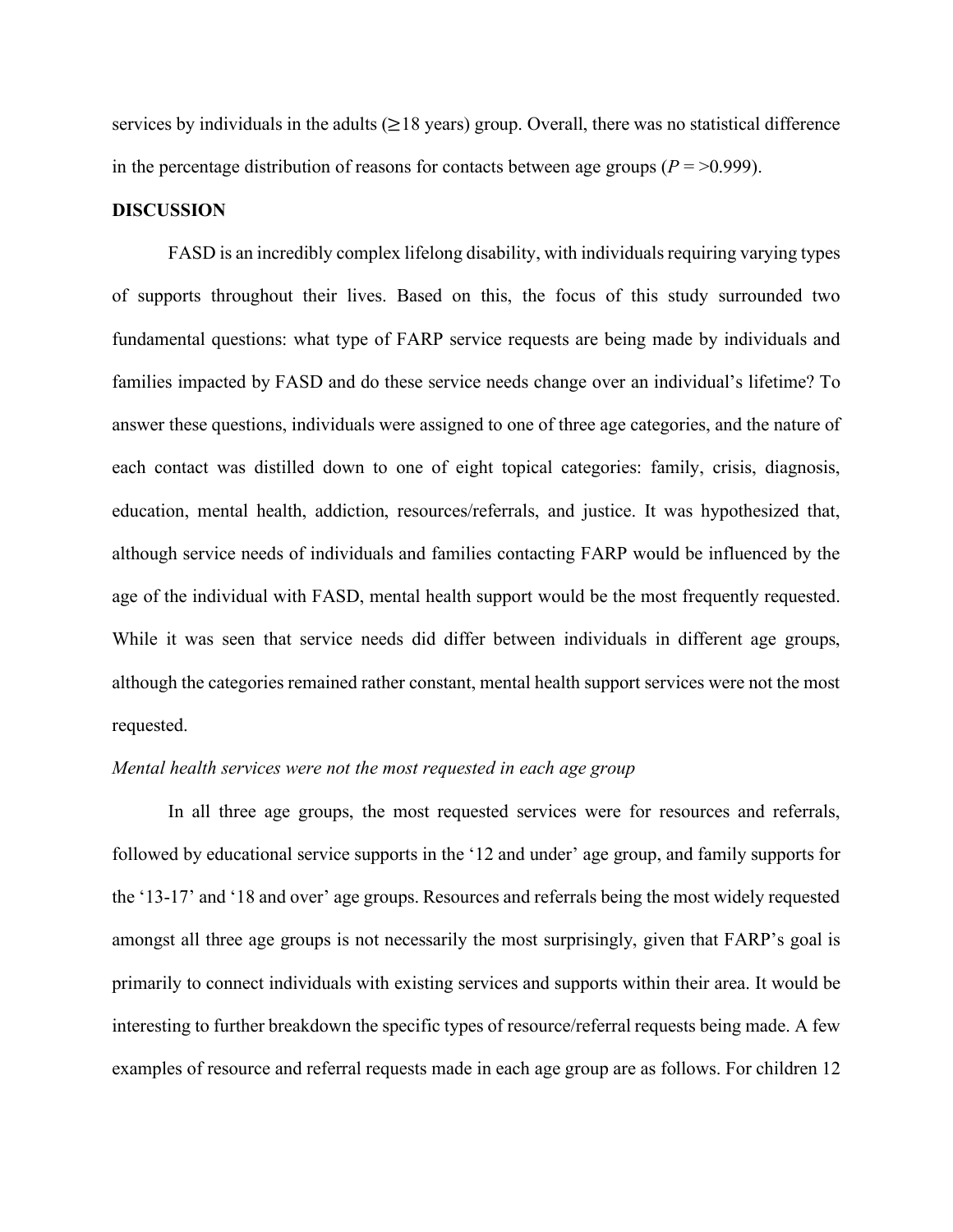and under, common resource requests included requests for childcare services, such as seeking the help of FASD informed, affordable childcare services in the family's area. For youth 13-17 years of age, common resource requests involved seeking age-appropriate youth groups to promote social interaction. Finally, in adults 18 and over, common resource requests included seeking FASD adult support services.

While mental health support services were not the most consistently requested amongst each age group, it is important to consider that mental health concerns can manifest in different ways, and although requests may not have been made for mental health supports specifically, requests can inadvertently provide such supports. For example, as mentioned, many resource requests for youth were for age-appropriate youth groups to promote social interaction and community integration. There is a key mental health component embedded within this request. Due to common behavioural manifestations of FASD, including impulsivity, aggression, and general difficulties with reading social cues, children with FASD frequently experience isolation and are dismissed for their behaviour, and are thus often socially isolated from their peers<sup>6</sup>. This social isolation, compounded with the tendency for unstable households and lack of community support that individual with FASD experience, individuals with FASD are vulnerable to developing mental health disorders throughout their lifetime, with 90% of individuals being diagnosed during their lifetime<sup>9</sup>. Thus, requests for youth groups can play a role in the individual's mental health, with participating in these youth groups possibly benefiting the individual's mental health in the long-term.

Overall, while mental health services were not directly the most requested in each age group, many of the service requests – such as requests for resources and referrals – may invertedly provide mental health supports.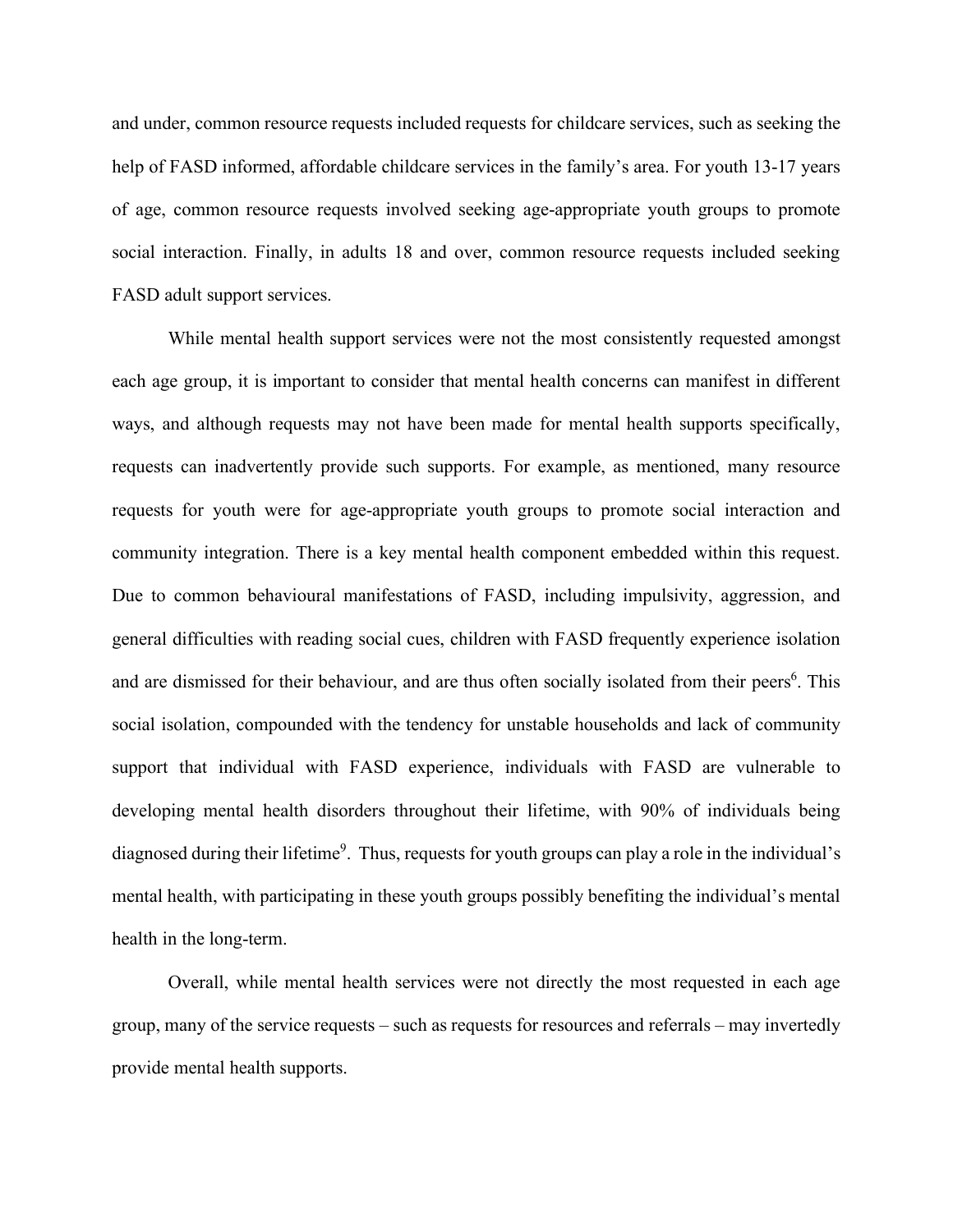*Service needs differed between individuals in different age groups, but the distribution of categories remained rather consistent*

As mentioned, the service needs of individuals in different age groups did vary; however, the distribution of categories remained rather consistent. While the most requested services were for resources/referrals, education, and family supports in children (12 and under), for individuals in both the youth (13-17 years) and adults (18 and over) groups, the top three most requested service categories were Resources/Referrals, Family, followed by Mental Health. The distinct overlap in most frequently requested service needs can incorrectly lead to the assumption that service needs of those with FASD do not change over time; however, upon further examination, the detailed nature of these requests change drastically.

Using the category of 'family' as an example, the service requests differ significantly between the age groups. In the '12 and under' group, many service requests dealt with adoption and integration into foster families. For example, one case follows the needs of a 10-year-old child, whose numerous service requests under 'family' related to her adjustment with her new adoptive family, after having experienced extensive trauma with her biological family. FARP, under 'family' services, worked to develop plans to aid in the adoptive family's navigation of welcoming a second child with FASD into their home, and balancing the needs of their adoptive son, who also has FASD, with the needs of the new child. This use of FARP's 'family' support services for children (12 and under) is unsurprising and adheres to literature, considering that approximately 60-80% of children with FASD grow up in the foster care system<sup>4</sup>. The importance of promoting strong bonds between the child and their foster/adoptive family has been shown to be important in increasing the likelihood of long-term family stability, which can greatly improve the child's outcomes<sup>4</sup>.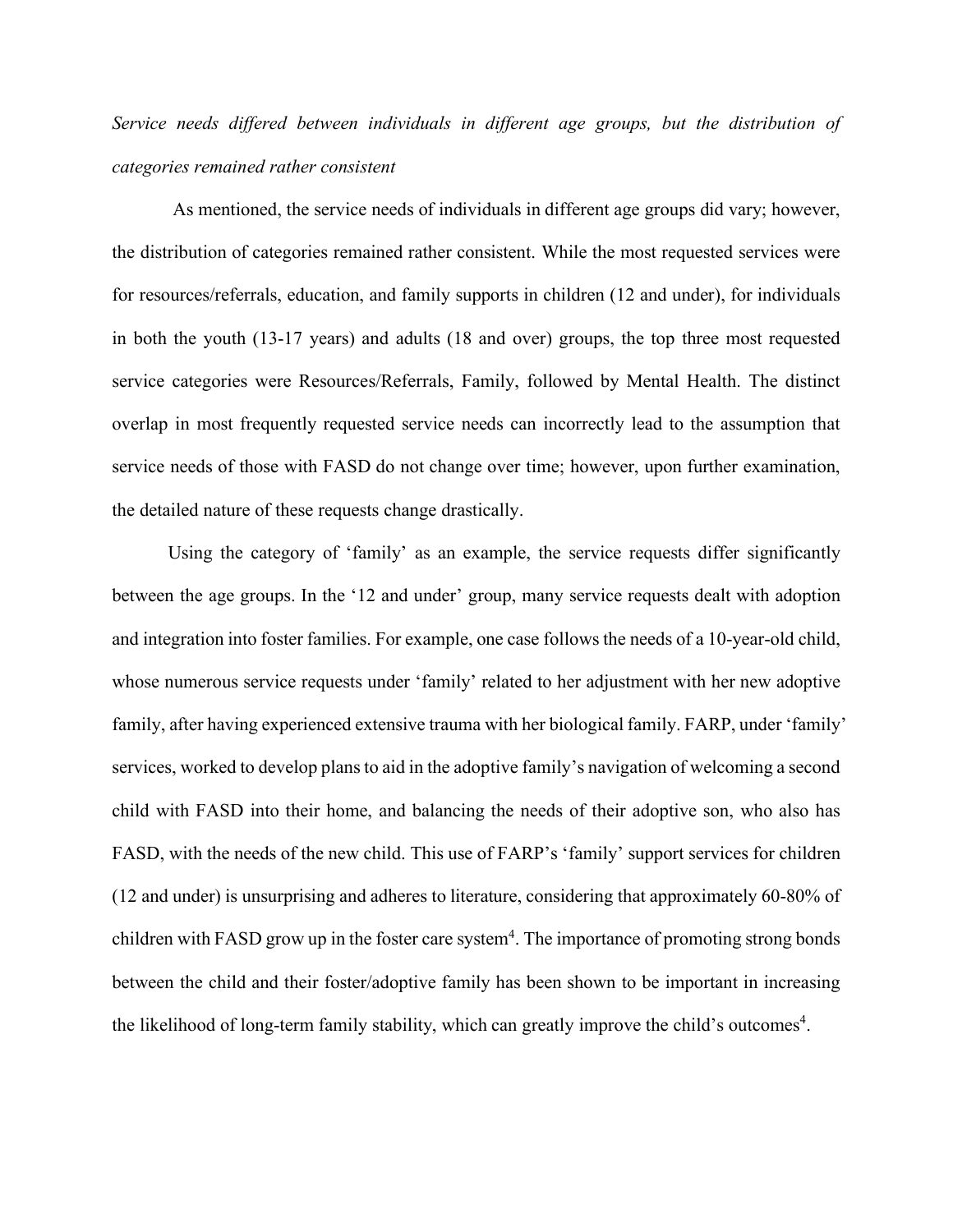In youth (13-17 years), several cases dealt with the development of safety plans, and aiding in the navigation of behaviours that had been labelled as 'deviant' by the youth's school, family, and/or community in general. For example, one case involved a youth who had been suspended from school due to the use of threatening language, specifically involving communicating their desire to physically harm their classmates. Following this incident, the adoptive parents of the youth reached out to FARP, requesting aid in developing a safety plan and how to best support their child in navigating such behaviour, as the youth did not have actual desires to harm others. FARP worked out a plan which involved storing away objects that could enable the youth to inflict harm, such as knives, and communicating with the school to modify the curriculum to alert the family of when violent/dark topics would be taught, as to better prepare the family. This type of service is an important component of FARP's support, as youth with FASD tend to be impulsive and behaviours can often manifest as aggression, even in the absence of malice. This further relates to how behavioural features of individuals with FASD often increase their vulnerability to negative influences and increase their risk of being involved with the justice system, with most crimes committed by youth impacted by FASD being impulsive in nature, such as theft and shoplifting. Early intervention of this form, especially aiding in navigation of FASD associated behaviours that are often labelled as 'deviant' or even criminal, can be crucial to increasing the chances of positive outcomes for individuals with FASD.<sup>3</sup> The importance of early behavioural and justice related intervention is further emphasized by how commonly individuals with FASD become involved with the justice system in their lifetime. In Canada, the total annual cost associated with FASD amounted to \$1.8 billion in 2012, with the largest contributor being cost of productivity lost, followed closely by the cost of corrections and justice (accounting for approximately \$378.3 million)<sup>11</sup>. Not to mention, studies within penitentiaries across Canada show high prevalence of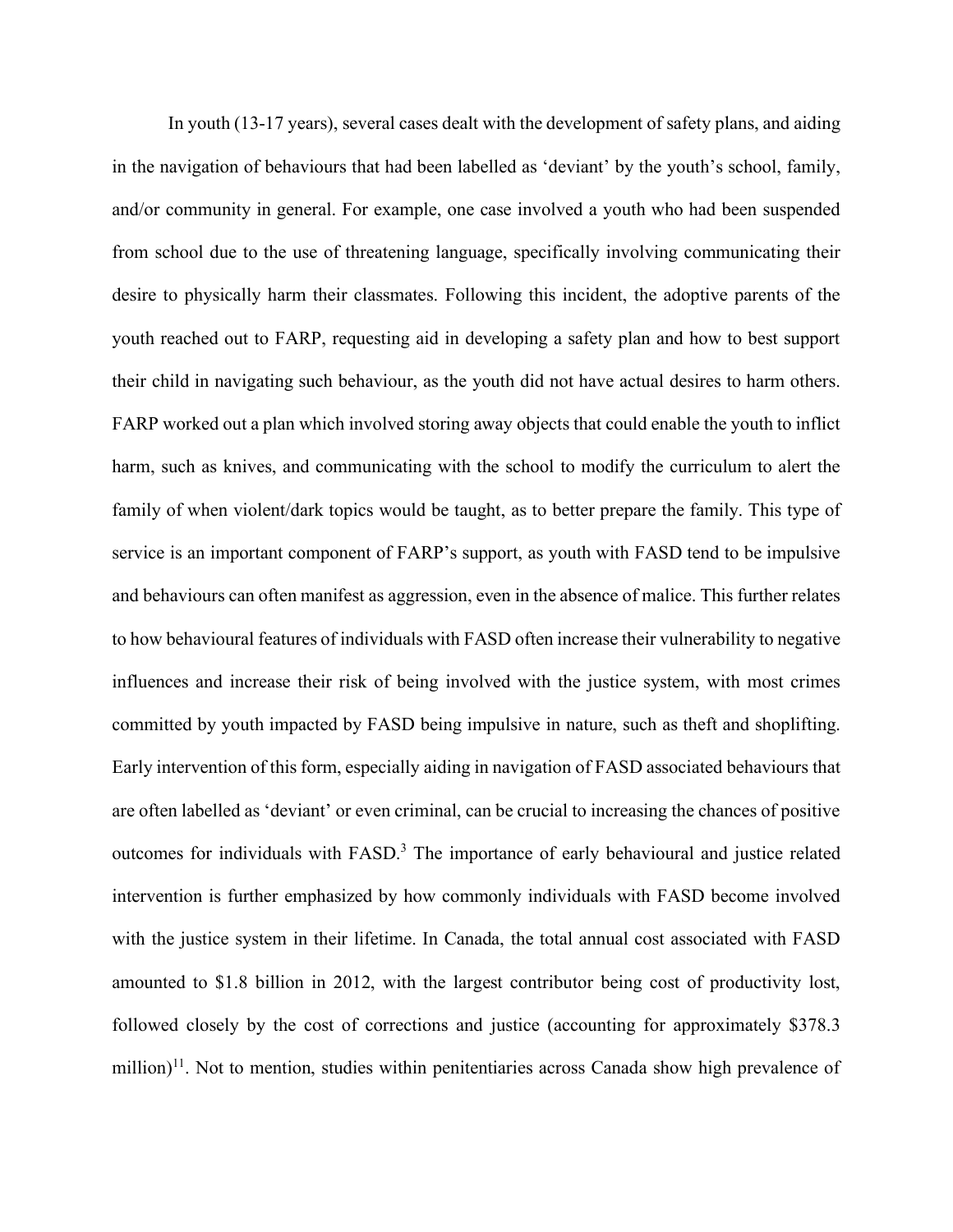inmates with FASD; a study conducted in British Columbia reported a FASD prevalence of approximately 11%, however, it is thought that the actual prevalence is likely significantly higher, with many individuals going undiagnosed<sup>3</sup>. Overall, early support for youth with FASD can help to decrease their chances of ending up in the justice system, overall helping to improve their likelihoods of positive outcomes, making such FARP services valuable to communities.

In adults (18 and over), common requests for 'family' supports and services typically surrounded one of two topics: either aid in navigating adult relationships and family dynamics, or support in transitioning from a dependent to an independent living situation. Both uses of such services are consistent with literature. Studies show that adults (21-51 years) with FASD typically experience mental health problems, trouble with the law, and issues with drug and alcohol abuse<sup>12</sup>. Furthermore, behavioural, and cognitive features such as aggression, irritability, deficits in executive function, and more, commonly impact adults in their everyday function and ability to live independently. In addition, adults with FASD typically struggle to maintain consistent employment, further impacting their living situation. In a study of adults with FASD, it was found that only 13% of individuals had held 'ordinary' employment, although approximately 70% of participants had completed preparatory job training<sup>13</sup>. It was also found that over 60% of participants were in dependent-living settings, with only 16% of participants living with a partner or a family of their own. Overall, the way that adults (18 and over) typically used FARP's 'family' services and supports is consistent with literature, as it typically pertained to the navigation of adult relationships, family dynamics, and the transition from dependent to independent living situations.

Overall, while the categories of service needs remained consistent between age groups, the actual service requests changed in nature, suggesting ongoing, but shifting, needs for support, as seen in literature.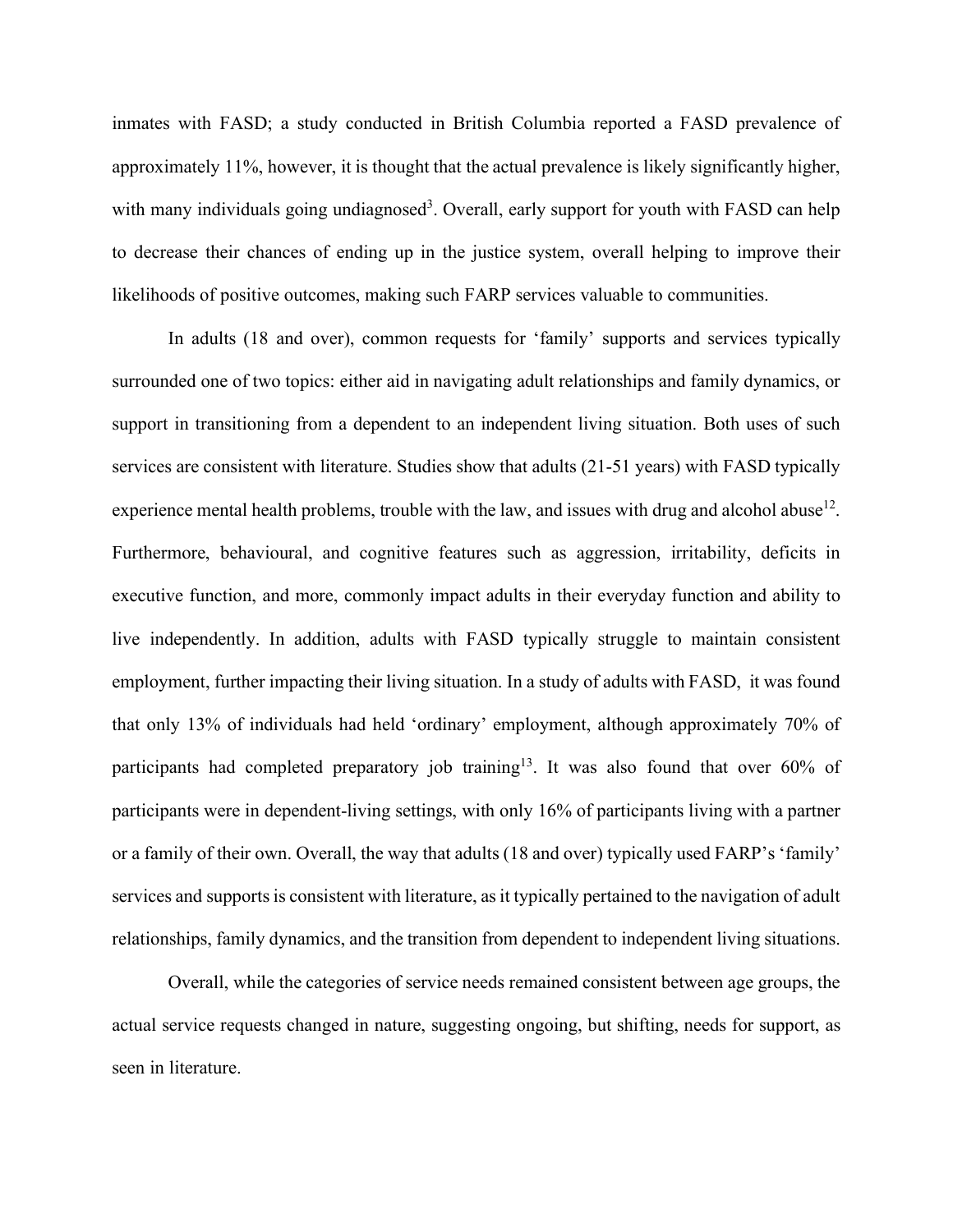# *Limitations*

There were two major limitations to this study. Firstly, there exists inherent flaws to FARP's data capture system. Such flaws include the lack of consistency in categorization of contact topics and inconsistent levels of detail in contact descriptions. These limitations affected the study method, requiring the analysis of each individual contact for classification and categorization; however, due to the inconsistent levels of detail in contact descriptions, assumptions had to be made regarding the nature of certain contacts. Efforts were made to mitigate the negative impact on study rigor due to these limitations, such as communications with the FARP Program Manager, as well as the piecing together of several contacts under one individual to provide context to more ambiguous information.

Secondly, there were likely fewer contact points in the adults group (18 and over) for two reasons: the implementation of ABLE2's program 'A Good Life for Adults (18-39 years) with FASD', and the exclusion of ages for certain individuals due to privacy and confidentiality. First, according to FARP's Program Manager, a goal of the program was to focus on supporting children and youth in the region, rather than adults; this goal manifested in the development of the mentioned program for adults with FASD. It is possible that, because of this shift, FARP was less advertised to adults nearing the end of the provided data set. This may have resulted in fewer contacts from adults, in part explaining the discrepancy between the number of individuals in the children (12 and under) group, in comparison with the adult (18 and over) group. Second, within the data provided by FARP, several individuals  $(n = 52)$  had their ages removed, and whose contacts were therefore excluded from the data analysis. According to the Program Manager, most of these individuals had their ages removed due to issues with privacy and confidentiality, with most having accessed adult services. In considering that several of these individuals may have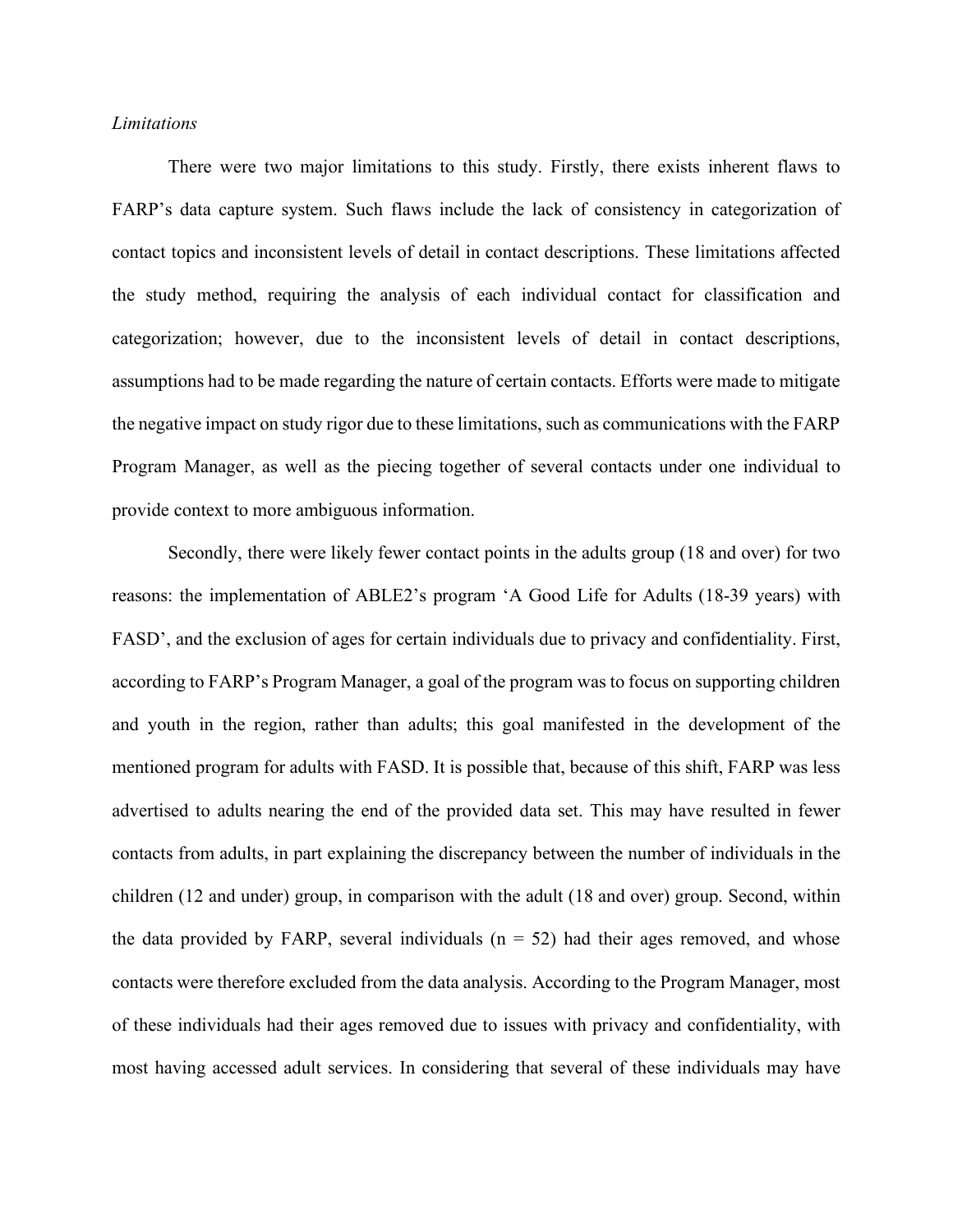been adults (18 and over), inclusion of their contacts may have resulted in different results from what was extracted. However, due to a lack of certainty, their contacts could not be included, even with probability that they were adults.

### *Future Directions*

There are numerous possibilities for future directions based on the results of this study. Firstly, an area of interest would be examining the long-term benefits of crisis planning. An unexpected result of this study was that crisis services were largely utilized within each age group, with crisis services including both crisis planning and intervention. It would be interesting to see whether extensive crisis planning resulted in better outcomes and fewer contacts by individuals and families impacted by FASD. Secondly, with the expansion of FARP services to include more areas within Eastern Ontario, extending beyond the Ottawa region, it would be interesting to see if there are geographical influences on the nature of service and support requests by individuals and families impacted by FASD. For example, do individuals or families in rural areas request more support in promoting social interaction in youth with FASD in comparison to those in urban areas, or are there differences in educational support requests made by individuals and families in rural and urban areas? Overall, there remains extensive research to be done into the analysis of supports provided to individuals and families impacted by FASD.